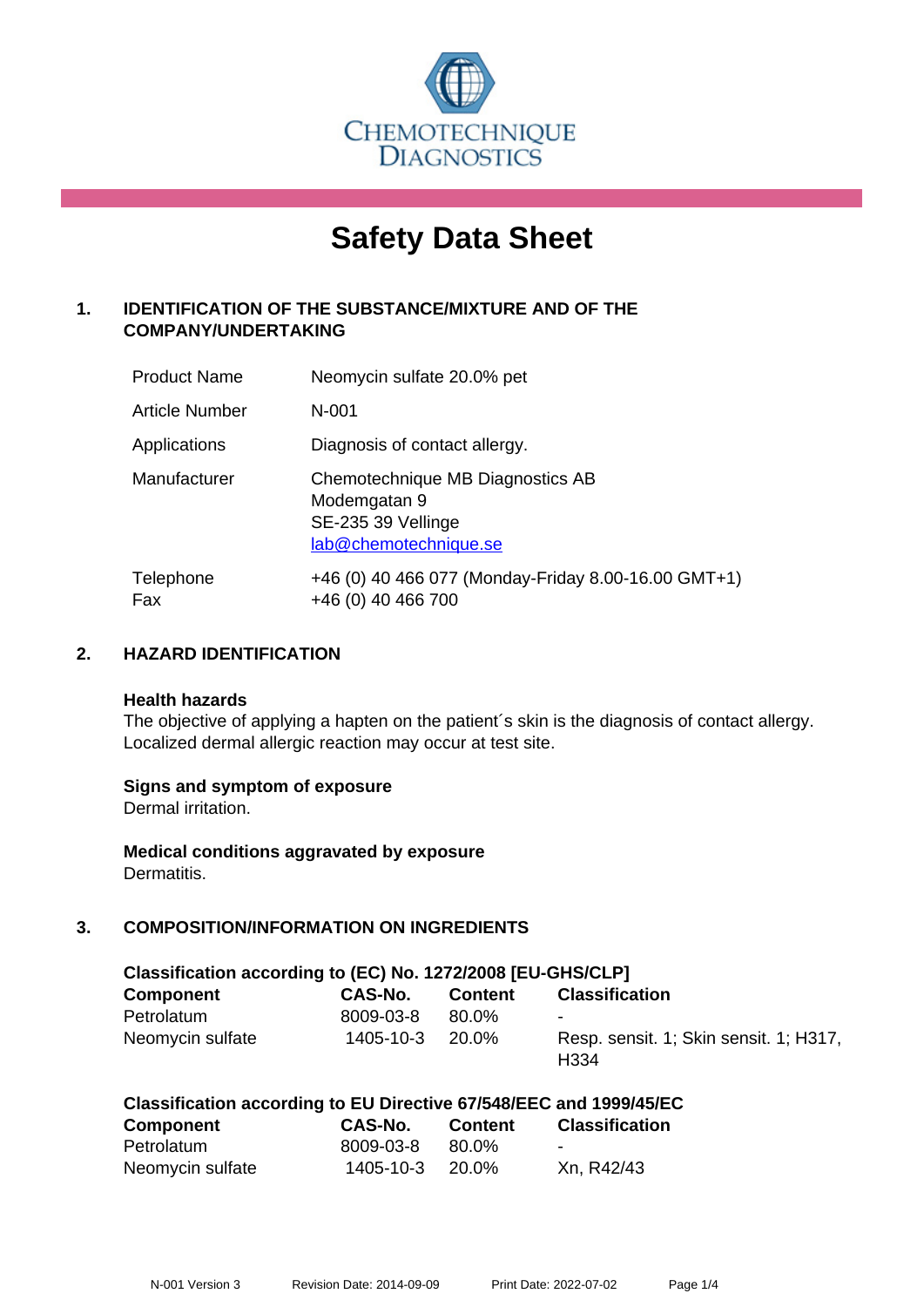## **4. FIRST AID MEASURES**

## **Emergency and first aid procedures**

Obtain medical attention.

# **5. FIRE-FIGHTING MEASURES\***

#### **Suitable extinguish media**

CO2, powder or water spray. Fight larger fires with water spray or alcohol resistant foam.

# **For safety reasons unsuitable extinguishing agents**

Water with full jet.

## **Special protective equipment for fire-fighters**

Wear self-contained respiratory protective device. Wear fully protective suit.

\*Data is shown for petrolatum only

## **6. ACCIDENTAL RELEASES MEASURES**

**Steps to be taken if material is released or spilled** Contain and place in a closed container.

# **7. HANDLING AND STORAGE**

**Precautions to be taken in handling and storage** Store dark at 5-8°C. Avoid extended exposure to light. FOR EXTERNAL USE ONLY.

# **8. EXPOSURE CONTROLS/PERSONAL PROTECTION**

**Respiratory protection** Not required.

**Ventilation** Local exhaust.

**Protective gloves** Disposal gloves.

#### **Eye protection** Not required with normal use.

## **Work/Hygienic practices**

Wash hands after each use.

## **9. PHYSICAL AND CHEMICAL PROPERTIES**

Odour **Odourless** 

Appearance Ivory White Semi-solid

Melting point\* 50-55° C Flash point\*  $>100^{\circ}$ C

Boiling point\* No data available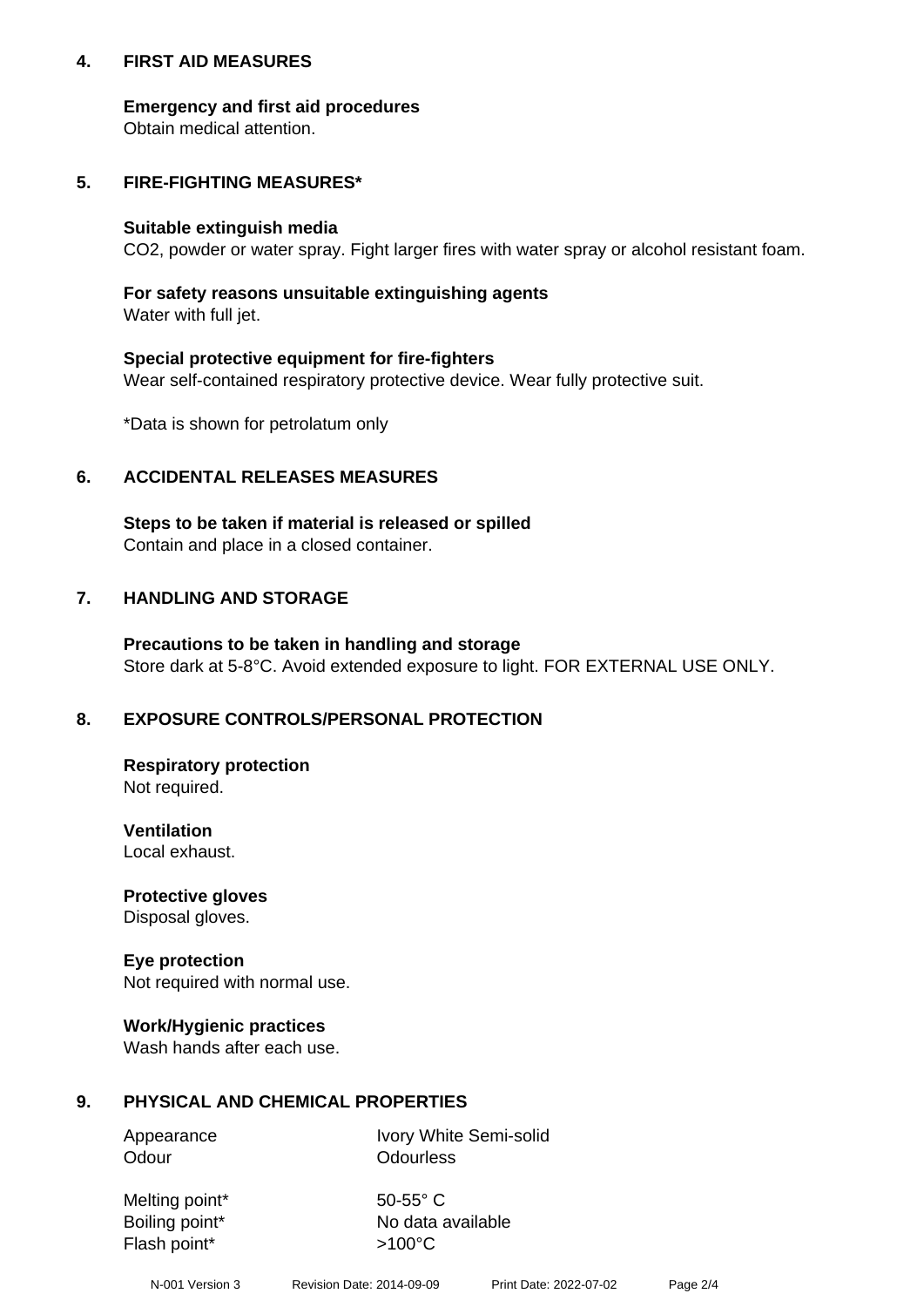Density\* No data available. Solubility in/Miscibility with Water\*

Self ignition\* Product does not self ignite. Danger of explosion\* Product does not present an explosion hazard. Insoluble

\*Data is shown for petrolatum only

# **10. STABILITY AND REACTIVITY**

#### **Incompability**

May react with strong oxidizing agents.

#### **Stability**

Stable at recommended storage conditions.

#### **Hazardous byproducts**

Combustion may generate CO, CO2 and other oxides.

**Hazardous polymerization**

Will not occur.

## **11. TOXICOLOGICAL INFORMATION**

No data available.

## **12. ECOLOGICAL INFORMATION**

No data available.

## **13. DISPOSAL CONSIDERATIONS**

#### **Waste disposal method**

Comply with federal, state/provincial and local regulation.

#### **14. TRANSPORT INFORMATION**

Not dangerous goods.

## **15. REGULATORY INFORMATION**

The classification is according to the latest editions of the EU lists, and extended by company and literature data.

#### **16. OTHER INFORMATION**

#### **Text of H-statements and R-phrases mentioned in Section 3**

| Resp. sensit.1   |                           | Respiratory sensitization (Category 1)  |          |  |
|------------------|---------------------------|-----------------------------------------|----------|--|
| Skin sensit. 1   |                           | Skin sensitization (Category 1)         |          |  |
| H317             |                           | May cause an allergic skin reaction.    |          |  |
| H <sub>334</sub> |                           | May cause allergy or asthma symptoms or |          |  |
| N-001 Version 3  | Revision Date: 2014-09-09 | Print Date: 2022-07-02                  | Page 3/4 |  |